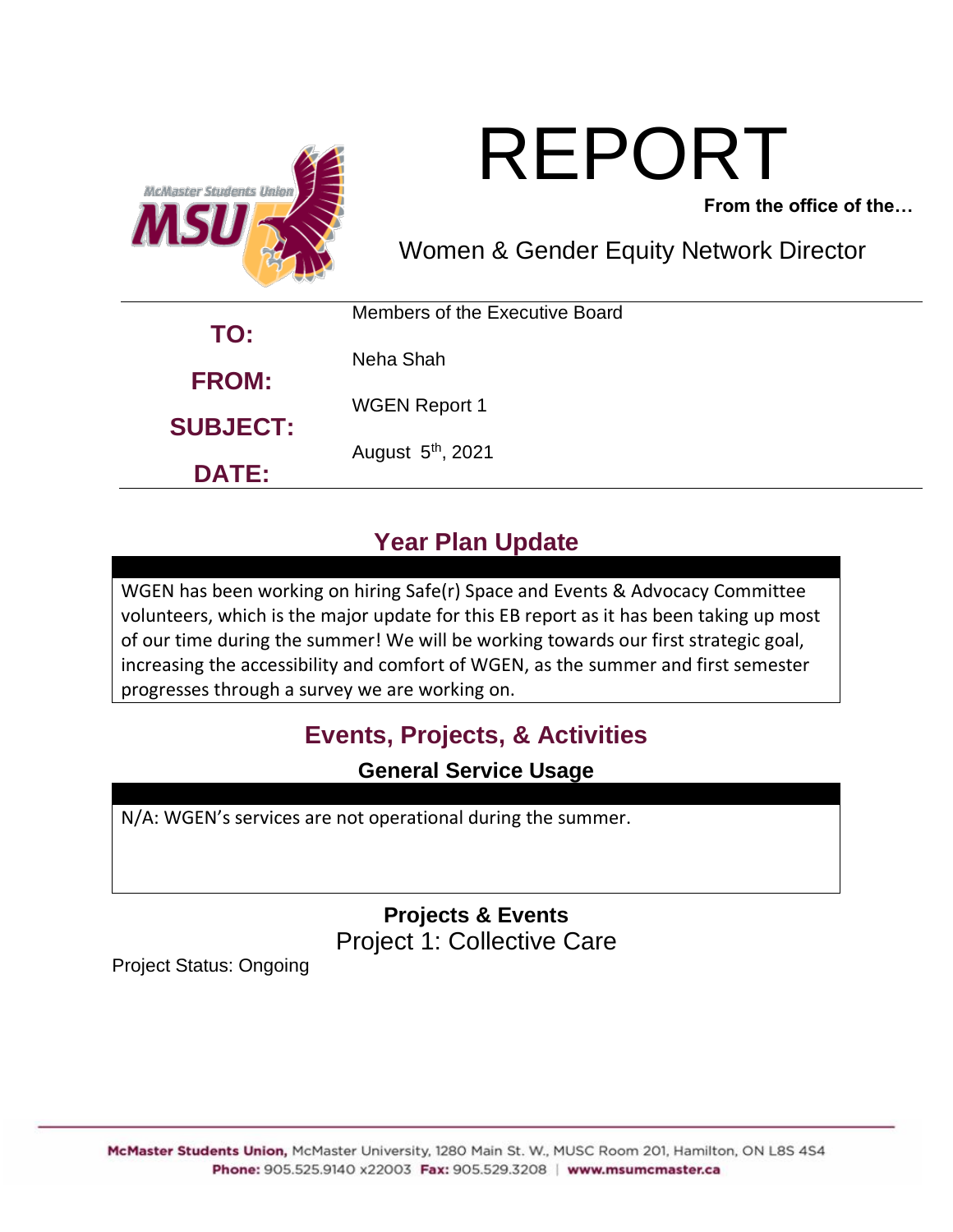#### **General Information:**

We are currently working towards securing funding to resume WGEN/SHEC's Collective Care program for the upcoming year. It is important to continue. This program as not all students will be able to access in-person resources, and as Collective Care provides a level of anonymity in proving resources that can be especially helpful for students.

## Project 2: Hiring

Project Status: Ongoing

Currently, we are working on our first round of volunteer hiring. It has been a busy time with interviews and application marking, but many of our execs have been involved which has been great at introducing them to WGEN's behind-the-scenes operations. We have completed most interviews and are moving onto sending offers. We will soon be opening our second round of hiring as well!

#### Project 3: Survey

Project Status: Upcoming

We are currently working towards creating a survey to identify barriers preventing access to WGEN so that we can improve the accessibility and comfort of accessing our service. This is in its preliminary stages so there are few updates as of yet, but we are hoping to launch the survey in September so we can implement changes to our service as the semester progresses.

# **Outreach & Promotions**

**Summary**

WGEN has only shared volunteer hiring promotional materials this summer, which received quite a bit of engagement!

#### **Promotional Materials**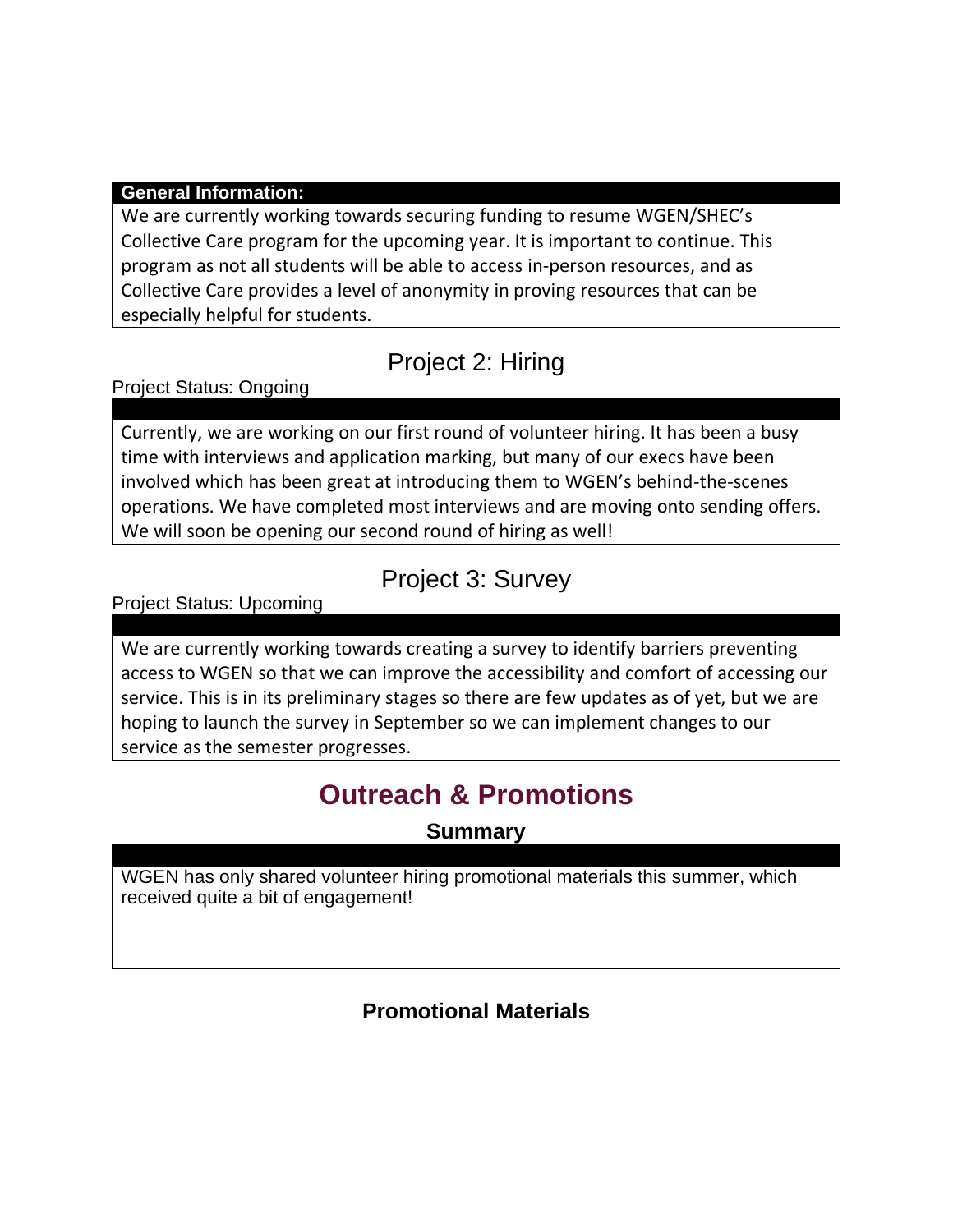

**Social Media Engagement** Instagram (Last 30 Days)

*Table 1: Instagram Engagement Insights*

| <b>Insights</b>                 | <b>Start</b><br><b>Values</b> | <b>Last Report</b><br><b>Values</b> | <b>Current</b><br><b>Values</b> | <b>Report</b><br>Change (%) | <b>Total</b><br>Change (%) |
|---------------------------------|-------------------------------|-------------------------------------|---------------------------------|-----------------------------|----------------------------|
| <b>Followers</b>                |                               |                                     |                                 | #DIV/0!                     | #DIV/0!                    |
| <b>Impressions</b>              |                               |                                     |                                 | #DIV/0!                     | #DIV/0!                    |
| <b>Profile Visits</b>           |                               |                                     |                                 | #DIV/0!                     | #DIV/0!                    |
| <b>Website</b><br><b>Visits</b> |                               |                                     |                                 | #DIV/0!                     | #DIV/0!                    |
| <b>Reach</b>                    |                               |                                     |                                 | #DIV/0!                     | #DIV/0!                    |

#### Twitter (Previous Month)

*Table 2: Twitter Engagement Insights*

| <b>Insights</b>    | <b>Start</b><br><b>Values</b> | Last Report<br><b>Values</b> | <b>Current</b><br><b>Values</b> | <b>Report</b><br>Change (%) | <b>Total</b><br>Change (%) |
|--------------------|-------------------------------|------------------------------|---------------------------------|-----------------------------|----------------------------|
| <b>Followers</b>   |                               |                              |                                 | #DIV/0!                     | #DIV/0!                    |
| <b>Mentions</b>    |                               |                              |                                 | #DIV/0!                     | #DIV/0!                    |
| <b>Likes</b>       |                               |                              |                                 | #DIV/0!                     | #DIV/0!                    |
| <b>Impressions</b> |                               |                              |                                 | #DIV/0!                     | #DIV/0!                    |
| Engagement         |                               |                              |                                 | #DIV/0!                     | #DIV/0!                    |

Facebook (Last 28 Days)

*Table 3: Facebook Engagement Insights*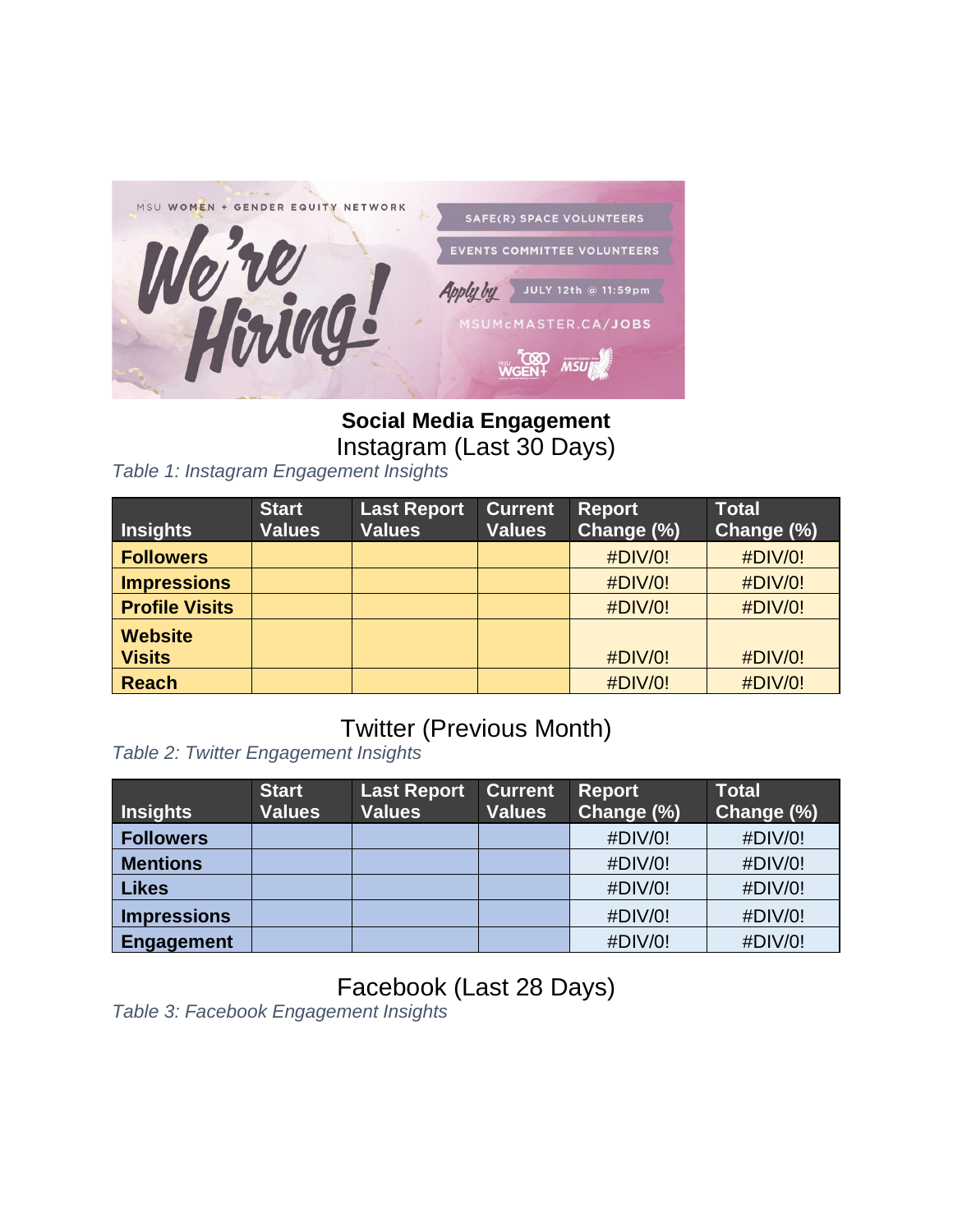| <b>Insights</b>   | <b>Start</b><br><b>Values</b> | <b>Last Report</b><br><b>Values</b> | <b>Current</b><br><b>Values</b> | <b>Report</b><br>Change (%) | <b>Total</b><br>Change (%) |
|-------------------|-------------------------------|-------------------------------------|---------------------------------|-----------------------------|----------------------------|
| <b>Likes</b>      |                               |                                     |                                 | #DIV/0!                     | #DIV/0!                    |
| <b>Reach</b>      |                               |                                     |                                 | #DIV/0!                     | #DIV/0!                    |
| <b>Views</b>      |                               |                                     |                                 | #DIV/0!                     | #DIV/0!                    |
| <b>Engagement</b> |                               |                                     |                                 | #DIV/0!                     | #DIV/0!                    |
| <b>Followers</b>  |                               |                                     |                                 | #DIV/0!                     | #DIV/0!                    |

#### **Finances**

WGEN has not had any expenses that have come out of this year's budget to date. We are anticipating a small training charge and potentially a cost to our opening event in September, though that is not set in stone.

#### **Budget Summary**

*Table 4: Budget Tracker*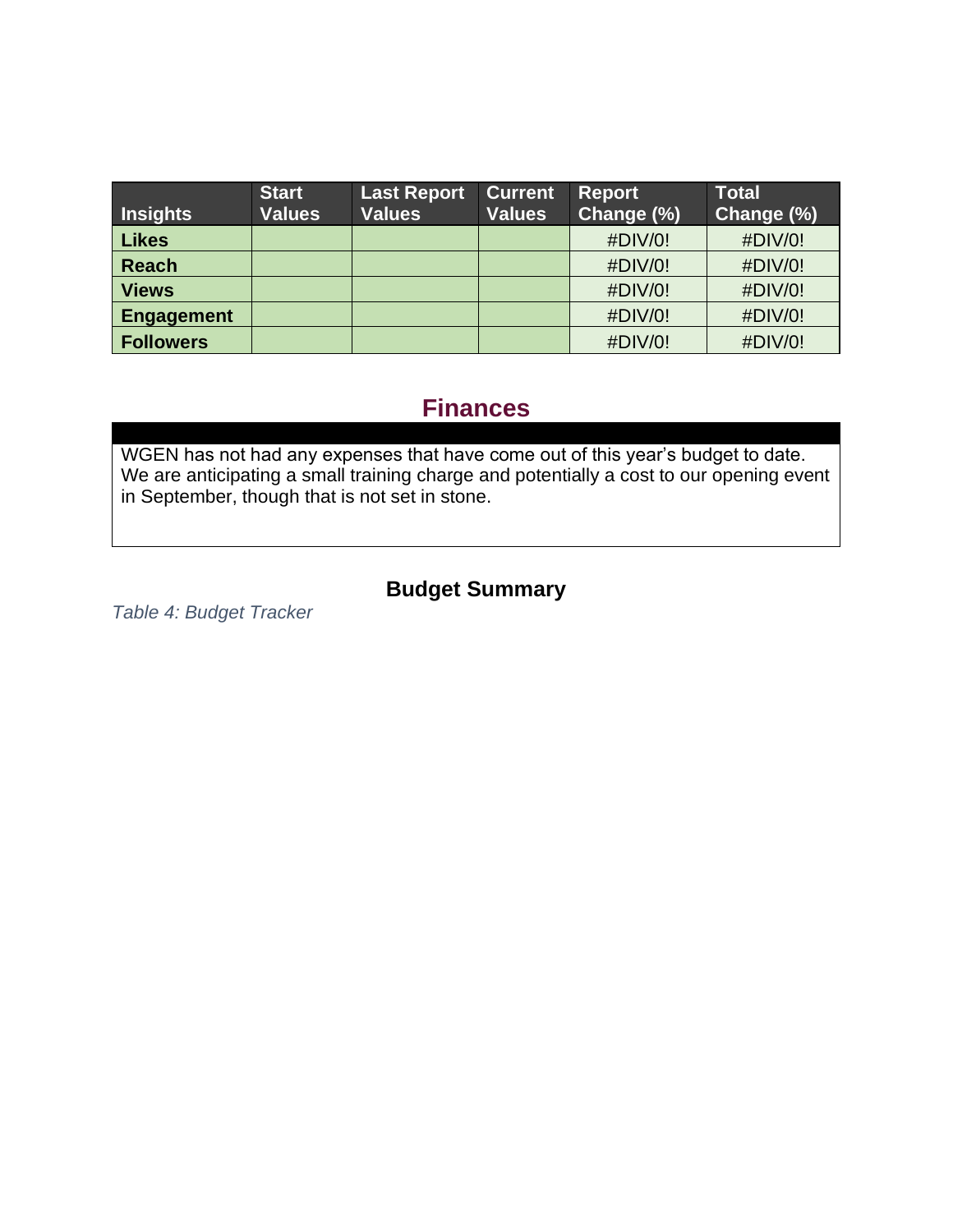

### **Executives and Volunteers**

Our executives have had very busy summers but have been doing a great job at their roles so far! I'd really like to highlight Misha, our Training & Development Coordinator, who has been doing a great job adjusting to hiring (it's her first time being involved in this)! We really appreciate all of her help!

Volunteer interviews went really well and we are very excited for the teams we are going to assemble – it looks like it'll be a great year!